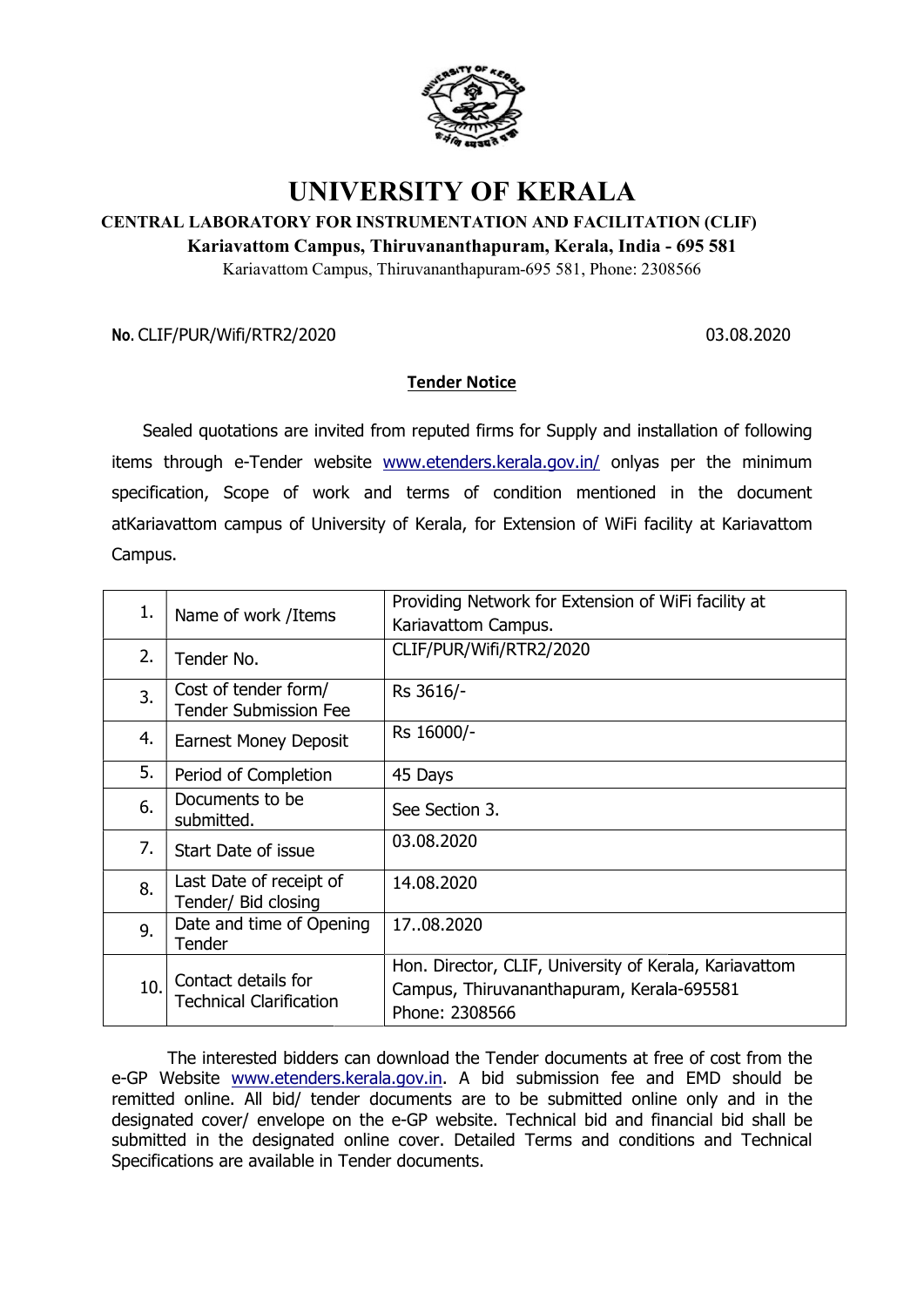The bids shall be opened online at the office of the Registrar, Kerala University on Date mentioned above. If the above date of opening tender happens to be on a holiday or due to any other valid reason, the tender opening process will be done on the next working day or the day fixed by the undersigned.

Sd/-

Hon. Director, CLIF University of Kerala